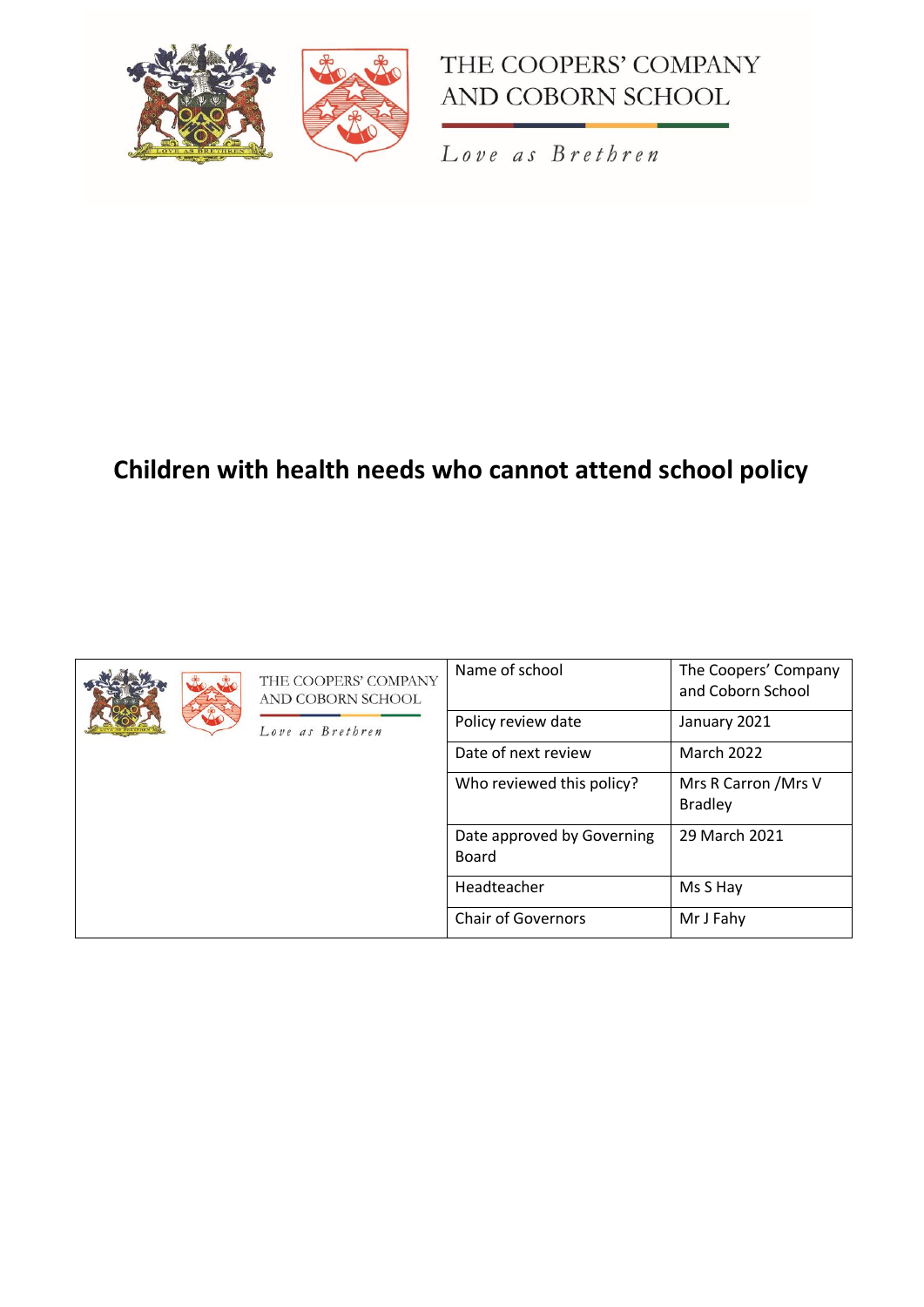## **1. Aims**

This policy aims to ensure that:

- Suitable education is arranged for pupils on roll who cannot attend school due to health needs
- Pupils, staff and parents understand what the school is responsible for when this education is being provided by the local authority

# **2. Legislation and guidance**

This policy reflects the requirements of the [Education Act 1996.](http://www.legislation.gov.uk/ukpga/1996/56/section/19)

It also based on guidance provided by our local authority.

This policy complies with our funding agreement and articles of association.

### **3. The responsibilities of the school**

#### **3.1 If the school makes arrangements**

Initially, the school will attempt to make arrangements to deliver suitable education for children with health needs who cannot attend school. This will involve the person in charge of alternative provision to make contact with the local authority to see what support they can also provide.

#### **3.2 If the local authority makes arrangements**

If the school can't make suitable arrangements, Havering will become responsible for arranging suitable education for these children.

In cases where the local authority makes arrangements, the school will:

- Work constructively with the local authority, providers, relevant agencies and parents to ensure the best outcomes for the pupil
- Share information with the local authority and relevant health services as required
- Help make sure that the provision offered to the pupil is as effective as possible and that the child can be reintegrated back into school successfully

When reintegration is anticipated, work with the local authority to:

- Plan for consistent provision during and after the period of education outside the school, allowing the pupil to access the same curriculum and materials that they would have used in school as far as possible
- Enable the pupil to stay in touch with school life (e.g. through newsletters, emails, invitations to school events or internet links to lessons from their school)
- Create individually tailored reintegration plans for each child returning to school
- Consider whether any reasonable adjustments need to be made

### **4. Monitoring arrangements**

This policy will be reviewed annually by Mrs R Carron / Mrs V Bradley At every review, it will be approved by the full governing board.

## **5. Links to other policies**

This policy links to the following policies:

> Accessibility plan